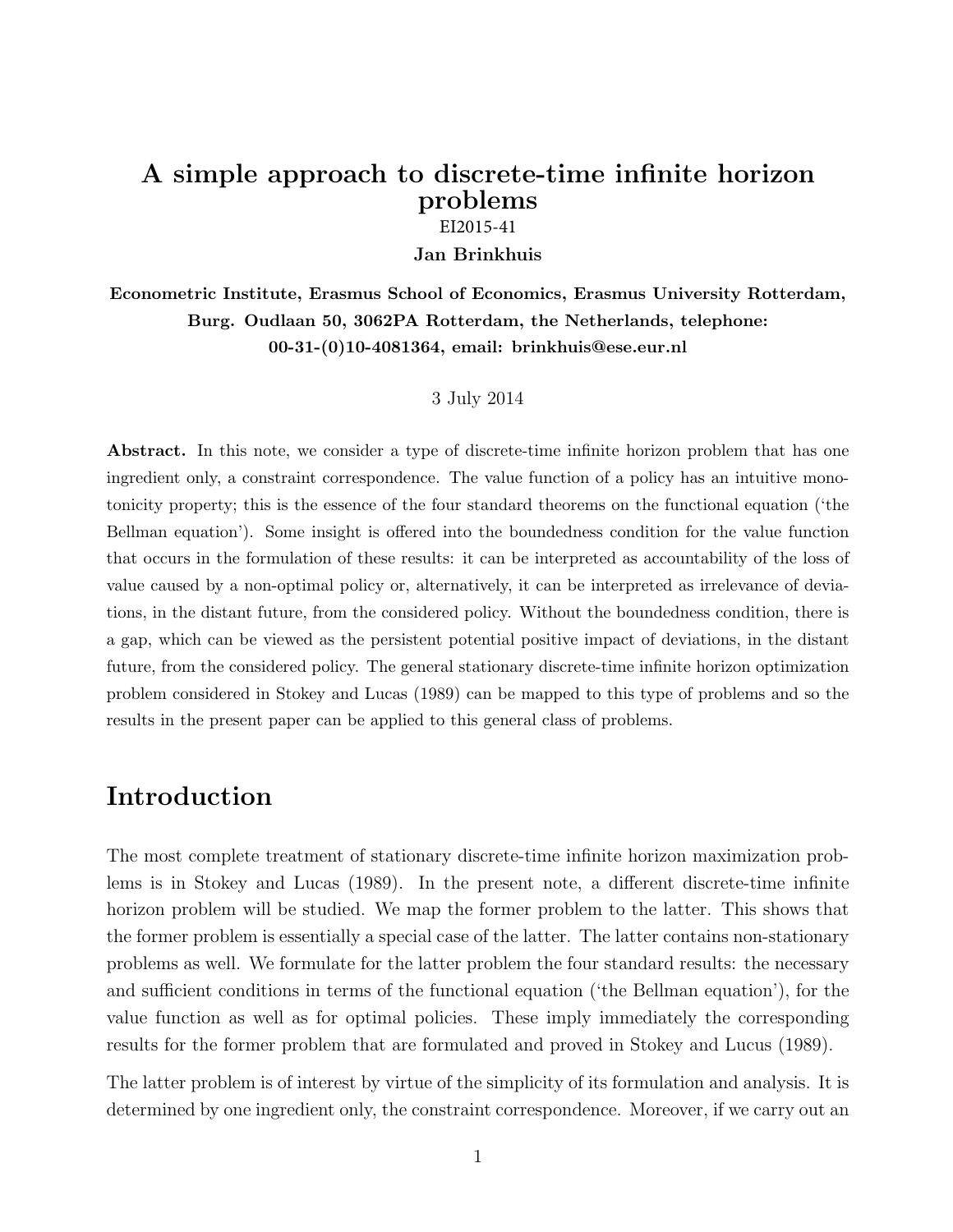admissible policy and consider at each moment the optimal value for the remaining problem, we get a decreasing ('monotonically non-increasing') function of time, and optimal policies are characterized by the property that this function is constant. These properties immediately suggest the statements of the four standard results as well as their proofs. These proofs fall as it were as ripe apples from the tree; one does not have to make an effort to construct these. We give insight into the boundedness condition that occurs in the formulation of these results: it represents the reasonable assumption that the loss of value caused by a non-optimal policy is the sum of the losses of value caused by the individual decisions of the policy. Alternatively, it represents the reasonable assumption that decisions taken in the distant future are irrelevant. Without the boundedness condition, there is a gap, which represents the persistent potential positive impact of deviations in the distant future from the policy under consideration.

We restrict attention in this paper to deterministic problems for the sake of simplicity, but everything extends to stochastic problems: then the monotonicity property has to be replaced by a supermartingale property and the constancy property by a martingale property.

### 1 Two types of problems and their relation

The general discrete-time infinite horizon optimization problem. We recall the general discrete-time infinite horizon maximization problem (see chapter 4 from Stokey and Lucas (1989)), also called the sequential problem. To be precise, it is the following family of problems  $(SP_{x_0})_{x_0 \in X}$  (or, equivalently, the problem  $(SP_{x_0})$  with parameter  $x_0$  running over X):

$$
(SP_{x_0}) \quad \sup_{\{x_{t+1}\}_{t=0}^{\infty}} \sum_{t=0}^{\infty} \beta^t F(x_t, x_{t+1})
$$
  
s.t.  $x_{t+1} \in \Gamma(x_t), \quad t = 0, 1, 2, \dots,$   
 $x_0 \in X \text{ given.}$ 

Here  $X \subseteq \mathbb{R}^n$ ,  $\beta \in (0,1)$ ,  $F: X \times X \to \mathbb{R}$ ,  $\Gamma: X \rightrightarrows X$  (a correspondence, that is,  $\Gamma$  associates to each element of X a subset of X). It is assumed that  $\Gamma(x)$  is nonempty for all  $x \in X$ , and that for each  $x_0 \in X$  and each admissible element  $\{x_{t+1}\}_{t=0}^{\infty}$  of problem  $(SP_{x_0})$ , the series  $\sum_{t=0}^{\infty} \beta^t F(x_t, x_{t+1})$  converges within  $\overline{\mathbb{R}} = \mathbb{R} \cup {\pm \infty}$  (that is, we allow the sum of the series to be  $+\infty$  or  $-\infty$ ).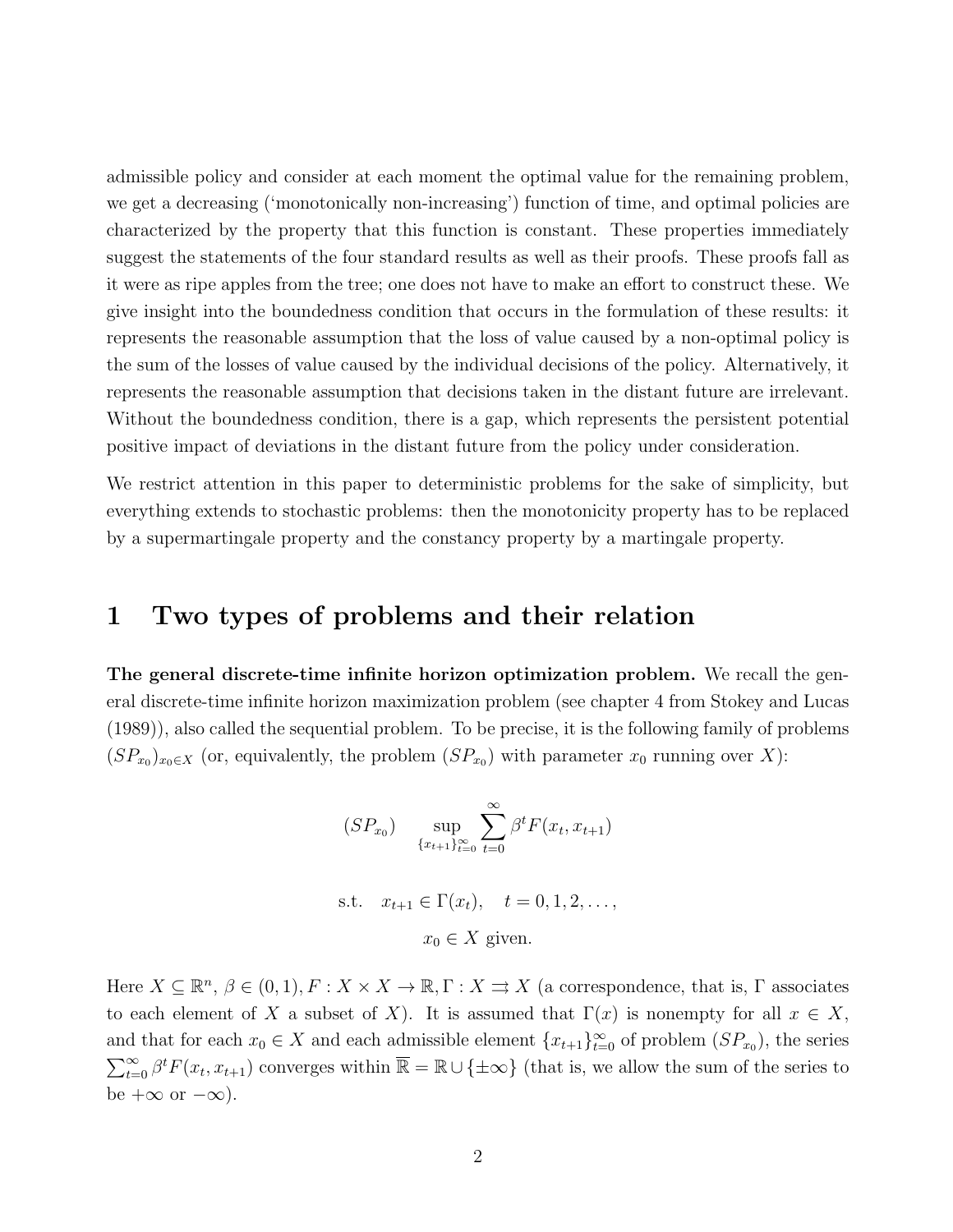Problem associated to a constraint correspondence. In the present note, we consider a different problem. Let for each  $t \in \mathbb{N}_0 = \{0, 1, ...\}$  a correspondence  $\Gamma_t : X \rightrightarrows X$  be given. We assume that  $\Gamma_t(x)$  is nonempty for all  $(t, x) \in \mathbb{N}_0 \times X$ . For each  $(t_0, x_0) \in \mathbb{N}_0 \times X$ , we write  $\Pi(t_0, x_0)$  for the set of all infinite sequences  $\mathbf{x} = \{x_{t+1}\}_{t=t_0}^{\infty}$  in X for which  $x_{t+1} \in \Gamma_t(x_t)$ for all  $t \in \mathbb{N}_0$  with  $t \geq t_0$ , where  $x_{t_0} = x_0$ . We assume that for each  $(t_0, x_0) \in \mathbb{N}_0 \times X$  and each sequence  $\mathbf{x} \in \Pi(t_0, x_0)$ , the sequence of last coordinates,  $\{(x_{t+1})_n\}_{t=t_0}^{\infty}$ , converges with limit  $l(\mathbf{x}) = \lim_{t \to \infty} (x_{t+1})_n$  in  $\overline{\mathbb{R}} = \mathbb{R} \cup \{\pm \infty\}$  (that is, we allow the limit to be  $+\infty$  or  $-\infty$ ). We consider the family of maximization problems  $(P_{t_0,x_0})_{(t_0,x_0)\in\mathbb{N}_0\times X}$  defined by

$$
l(\mathbf{x}) \to \max, \mathbf{x} \in \Pi(t_0, x_0). \tag{P_{t_0, x_0}}
$$

That is,  $(P_{t_0,x_0})$  is the problem to choose recursively  $x_{t_0} = x_0, x_{t+1} \in \Gamma_t(x_t)$  for  $t = t_0, t_0+1, \ldots$ such that the last coordinate of the vectors  $x_{t+1}$  tends to a maximal limit for  $t \to \infty$ . We note that this family of problems is determined by one ingredient only, the constraint correspondence  $\Gamma : \mathbb{N}_0 \times X \rightrightarrows X : (t, x) \mapsto \Gamma_t(x).$ 

The relation between the two types. Now we map the former problem into the latter, that is, we reformulate the former problem as a latter problem. The former problem is given by the ingredients  $X \subseteq \mathbb{R}^n$ ,  $\beta \in (0,1)$ ,  $F : X \times X \to \mathbb{R}$ ,  $\Gamma : X \Rightarrow X$ . We map this to the latter problem that is given by the following constraint correspondence  $\tilde{\Gamma}$ . Let  $\tilde{X}$  =  $X \times \mathbb{R}$  and let, for each  $t \in \mathbb{N}_0$ , the correspondence  $\tilde{\Gamma}_t : \tilde{X} \implies \tilde{X}$  be given by  $\tilde{\Gamma}_t(x, y) =$  $\{(\bar{x}, \bar{y}) | \bar{x} \in \Gamma(x), \bar{y} = y + \beta^t F(x, \bar{x})\}$  for all  $x \in X$  and  $y \in \mathbb{R}$ . One has, for each  $t_0 \in \mathbb{N}_0$  and each  $x_0 \in X$ , a bijection from the admissible set of  $(SP_{x_0})$  to the admissible set of  $(P_{t_0,x_0})$ , where  $\tilde{x}_0 = (x_0, y_0) \in \tilde{X}$  with  $y_0 = 0$ , by  $\{x_{t+1}\}_{t=0}^{\infty} \mapsto \{\tilde{x}_{t+1}\}_{t=0}^{\infty} = \{(x_{t+1}, y_{t+1})\}_{t=0}^{\infty}$ , where  $y_{t+1} = y_t + \beta^{t+t_0} F(x_t, x_{t+1}), \quad t = 0, 1, \ldots$  The value of the objective function of the latter element  $\{\tilde{x}_{t+1}\}_{t=t_0}^{\infty}$  in the latter problem  $(P_{t_0,\tilde{x}_0})$  equals  $\beta^{t_0}$  times the value of the objective function of the former element  $\{x_{t+1}\}_{t=0}^{\infty}$  in the former problem  $(SP_{x_0})$ . Indeed, one has  $l(\{\tilde{x}_{t+1}\}_{t=t_0}^{\infty}) = \lim_{t \to \infty} y_{t+1} = \lim_{t \to \infty} \sum_{\tau=0}^{t} \beta^{t_0+\tau} F(x_{\tau}, x_{\tau+1}) = \beta^{t_0} \sum_{\tau=0}^{\infty} \beta^{\tau} F(x_{\tau}, x_{\tau+1})$ 

Therefore, these two problems are equivalent.

## 2 The standard results for the problem associated to a constraint correspondence

The first standard result: the functional equation. We consider the family of problems  $(P_{t_0,x_0})_{(t_0,x_0)\in\mathbb{N}_0\times X}$  that has been associated, in the previous section, to a constraint corre-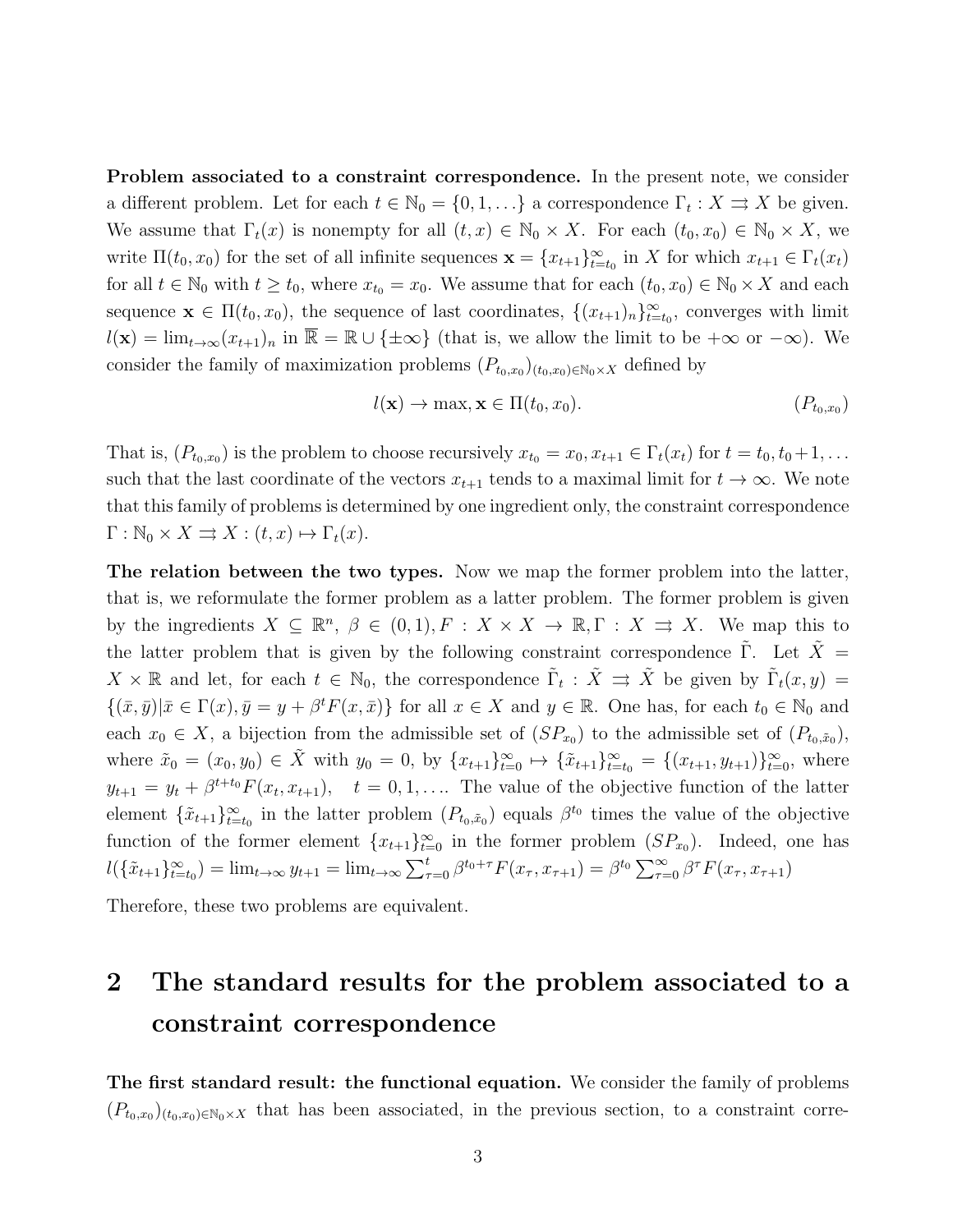spondence  $\Gamma : \mathbb{N}_0 \times X \Rightarrow X$ . Let  $v^* : \mathbb{N}_0 \times X \to \overline{\mathbb{R}}$  be the value function of this family  $v^*(t_0, x_0) = \sup_{\mathbf{x} \in \Pi(t_0, x_0)} l(\mathbf{x})$  for all  $(t_0, x_0) \in \mathbb{N}_0 \times X$ . We consider the following functional equation for functions  $v : \mathbb{N}_0 \times X \to \overline{\mathbb{R}}$ :

$$
v(t,x) = \sup_{y \in \Gamma_t(x)} v(t+1,y). \tag{FE}
$$

**Theorem 1.** The value function  $v^*$  of the family of problems  $(P_{t_0,x_0})_{(t_0,x_0)\in\mathbb{N}_0\times X}$  associated to a constraint correspondence  $\Gamma$  satisfies the functional equation (FE).

Proof. To prove the theorem, it suffices to show that for each  $(t_0, x_0) \in \mathbb{N}_0 \times X$  one has the equality  $v^*(t_0, x_0) = \sup_{y \in \Gamma_{t_0}(x_0)} v^*(t_0 + 1, y)$ . The left hand side of this equality is the supremum of  $l(\mathbf{x})$  over all  $\mathbf{x} \in \Pi(t_0, x_0)$ . Now we calculate, to begin with, the outcome of taking the supremum of  $l(\mathbf{x})$  only over all sequences  $\mathbf{x} \in \Pi(t_0, x_0)$  for which the second term,  $x_{t_0+1}$ , equals an arbitrary fixed element  $y \in \Gamma_{t_0}(x_0)$ . If we delete from these sequences the first element, we get precisely the sequences of  $\Pi(t_0 + 1, y)$ ; moreover, deleting the first element of the convergent sequence x does not alter its limit  $l(x)$ , of course. Therefore, this calculation has outcome  $v^*(t_0+1,y)$ . It remains to take the supremum of this over all  $y \in \Gamma_{t_0}(x_0)$  and to observe that this is precisely the righthand side of the required equality.

**Corollary.** For each  $(t_0, x_0) \in \mathbb{N}_0 \times X$  and each admissible element  $\mathbf{x} = \{x_{t+1}\}_{t \geq t_0}$  of problem  $P_{(t_0,x_0)}$ , the sequence  $\{v^*(t,x_t)\}_{t=t_0}^{\infty}$  is decreasing ('monotonically non-increasing'). Moreover,  $\boldsymbol{x}$  is optimal if and only if this sequence is constant.

It is this monotonicity that is responsible for the simplicity of the analysis of our problem.

Accountability of loss of value. In the remaining three standard theorems, the boundedness condition

$$
\lim_{t \to \infty} (v(t, x_t) - (x_t)_n) = 0
$$

for all  $(t_0, x_0) \in \mathbb{N}_0 \times X$  and all  $\mathbf{x} \in \Pi(t_0, x_0)$  plays a role. This equality implies the equality  $\lim_{t\to\infty} v^*(t, x_t) = l(\mathbf{x})$ . If  $l(\mathbf{x})$  is finite, the two equalities are equivalent. Now we give an interpretation of this condition that is more intuitive: the accountability of loss of value. We assume to begin with, for simplicity of explanation, that all problems  $(P_{t_0,x_0})$  are solvable. An element  $\mathbf{x} \in \Pi(0, x_0)$  will be called a policy (to be more precise: an admissible policy). A choice of policy **x** 'causes' a loss of value  $v^*(0, x_0) - l(\mathbf{x})$ , compared to the optimal value. Indeed, by choosing the policy **x**, one forsakes the opportunity to reach value  $v^*(0, x_0)$ , and achieves instead only value  $l(\mathbf{x})$ . Thus choosing policy **x** leads to a loss of value  $v^*(0, x_0) - l(\mathbf{x})$ . The part of this loss that can be attributed to the  $t$ -th decision of this policy,  $x_t$ , is the difference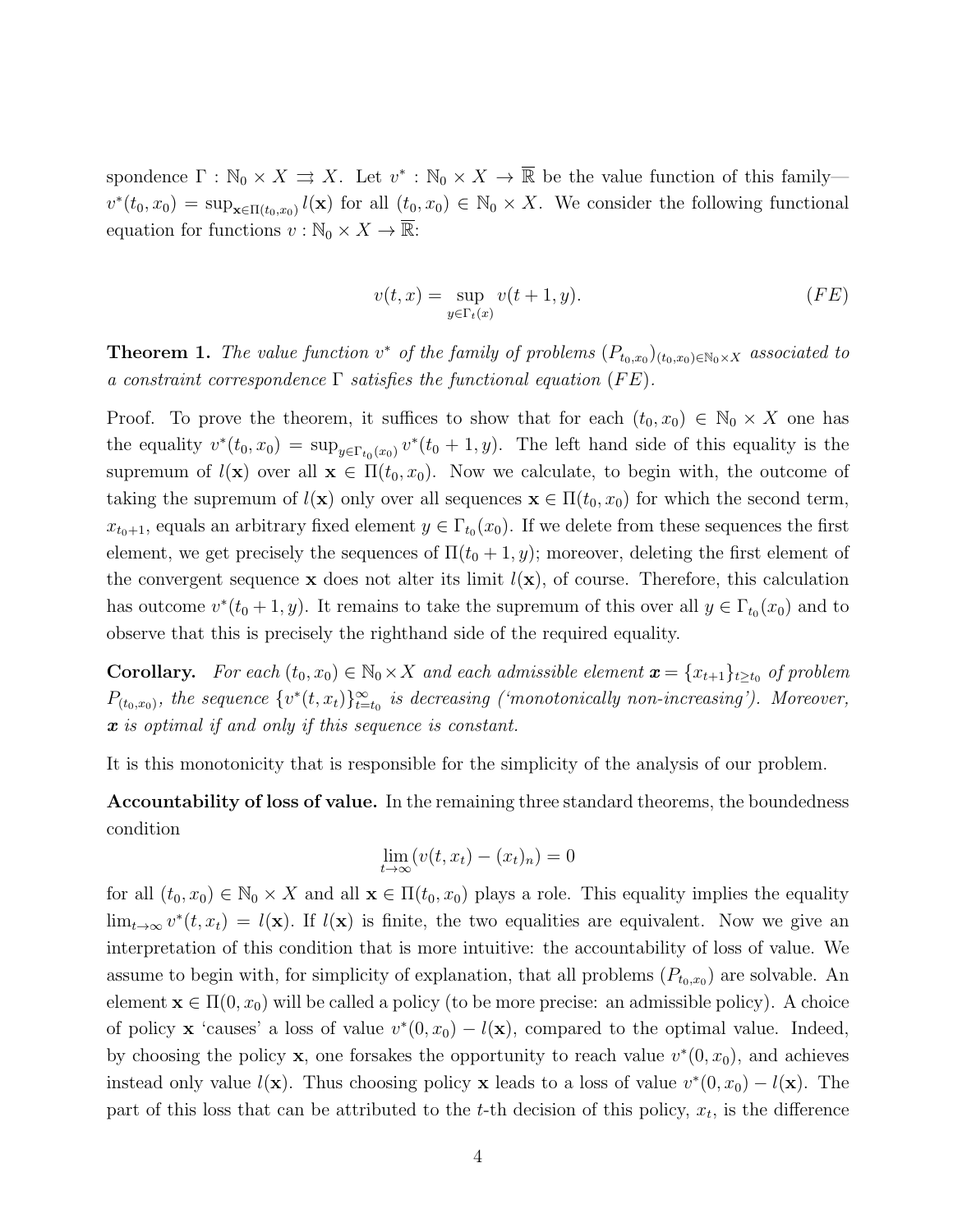$v^*(t-1, x_{t-1}) - v^*(t, x_t)$ . Indeed, before taking decision  $x_t$ , one is confronted with problem  $(P_{t-1,x_{t-1}})$ , which has value  $v^*(t-1,x_{t-1})$  and after taking decision  $x_t$ , one is confronted with problem  $(P_{t,x_t})$ , which has value  $v^*(t, x_t)$ . Thus, by taking this decision, one forsakes the opportunity to achieve value  $v^*(t-1, x_{t-1})$  and one is in a position that the best value that can be reached is  $v^*(t, x_t)$ . Hence, taking decision  $x_t$  leads to a loss of value  $v^*(t-1, x_{t-1}) - v^*(t, x_t)$ . Summing up all losses of value caused by the individual decisions that make up the policy x one gets  $v^*(0, x_0) - \lim_{t\to\infty} v^*(t, x_t)$ . It is reasonable to assume that the entire loss of value caused by choosing policy **x**, that is,  $v^*(0, x_0) - l(\mathbf{x})$ , can be accounted for by the losses caused by the individual decisions  $x_t$  that make up the policy **x**. This assumption is now seen to be the equality  $\lim_{t\to\infty} v^*(t, x_t) = l(\mathbf{x})$ , which is precisely the boundedness condition defined above. Thus the boundedness condition can be viewed as the assumption that the loss of value caused by choosing policy  $\bf{x}$  can entirely be accounted for by the losses of value caused by the individual decisions that make up the policy. If we do not assume the boundedness condition, then part of the loss of value might not be accounted for by the losses caused by individual decisions. This part or gap can be interpreted as the persistent potential positive impact of deviation, in the distant future, from the considered policy. Indeed, if this gap equals  $G > 0$ , then for each  $\varepsilon > 0$  and for every moment T however far in the future (therefore the word persistent has been used), there exists a policy that deviates from the given policy only beyond moment T and that achieves a value that is at least  $G - \varepsilon$  higher than the value that is achieved by the considered policy.

Now we consider the more general situation that the problems  $(P_{t_0,x_0})$  is not necessarily solvable for all pairs  $(t_0, x_0)$ . Take  $(t_0, x_0) \in \mathbb{N}_0 \times X$  and an admissible element **x** for problem  $(P_{t_0, x_0})$ . The 'loss of value' of taking **x** compared to the optimal value  $v^*(t_0, x_0)$  of the problem, is  $v^*(t_0, x_0) - l(\mathbf{x}) \in [0, \infty]$ . We assume that this is well-defined, that is, we exclude that either  $v^*(t_0, x_0) = l(\mathbf{x}) = \infty$  or  $v^*(t_0, x_0) = l(\mathbf{x}) = -\infty$ . Now we address the natural question how to account for this loss, that is, how to attribute it to clear causes. The limit  $\lim_{t\to\infty} v^*(t, x_t) \in \overline{\mathbb{R}}$ exists by the corollary to theorem 1, as every decreasing sequence in  $\overline{\mathbb{R}}$  converges. Each jump down in the sequence  $\{v^*(t, x_t)\}_{t=t_0}^{\infty}$ , that is,  $v^*(\bar{t}, x_{\bar{t}}) > v^*(\bar{t}+1, x_{\bar{t}+1})$ , means that the decision at time  $\bar{t}$  to go from  $x_{\bar{t}}$  to  $x_{\bar{t}+1}$  is not optimal, given the situation  $(\bar{t}, x_{\bar{t}})$ . Moreover, all terms of the sequence have lower bound  $l(\mathbf{x})$ : for each  $\bar{t} \in \mathbb{N}_0$ , the sequence  $\{x_t\}_{t=\bar{t}}^{\infty}$  is in  $\Pi(\bar{t}, x_{\bar{t}})$ and its limit is  $l(\mathbf{x})$ , so  $v^*(\bar{t}, x_{\bar{t}}) \geq l(\mathbf{x})$ . It follows that  $\lim_{t\to\infty} v^*(t, x_t) \geq l(\mathbf{x}) = \lim_{t\to\infty} (x_t)_n$ . If this last inequality would be sharp, it would mean that x leads, apart from the losses of value associated to the jumps, which were mentioned above, to an additional loss of value, the gap  $\lim_{t\to\infty} v^*(t, x_t) - l(\mathbf{x}) \in (0, \infty]$ , or equivalently,  $\lim_{t\to\infty} (v^*(t, x_t) - (x_t)_n) \in (0, \infty)$ . This loss is hard to attribute to a clear cause. It cannot be accounted for by the losses of the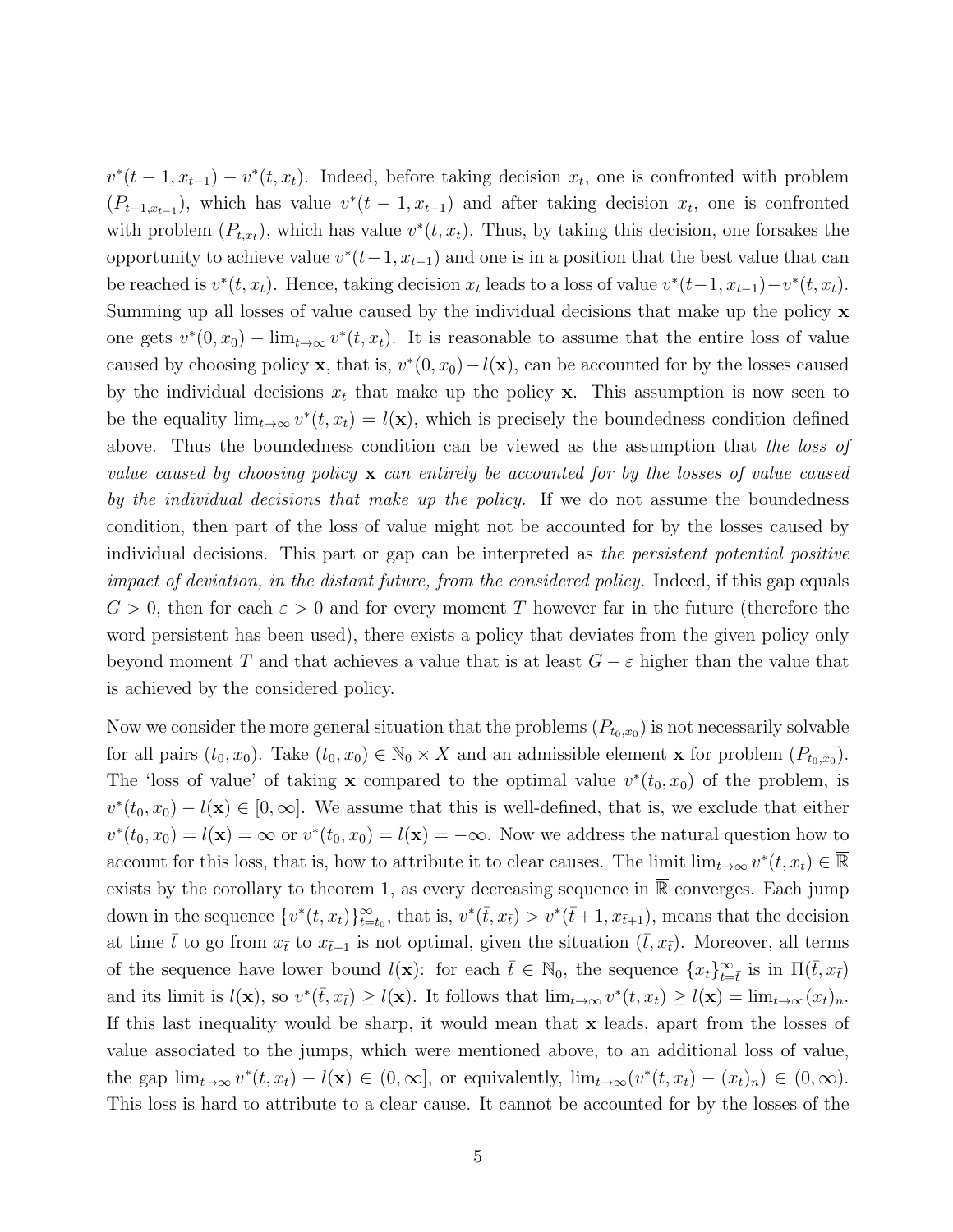individual decisions. Therefore, it is tempting to exclude such an unaccountable loss. This line of thought leads to the boundedness condition.

Now we state explicitly the interpretation of the boundedness condition that we have just discussed. The total loss of value caused by the policy **x**,  $v^*(t_0, x_0) - l(\mathbf{x})$ , is equal to the sum of the losses of value  $v^*(t, x_t) - v^*(t + 1, x_{t+1})$  where t runs over all integers  $\geq t_0$  for which  $v^*(t, x_t) > v^*(t+1, x_{t+1})$ . Therefore, for each of these t we can say precisely how much the decision to go from  $x_t$  to  $x_{t+1}$  'costs' in terms of lost value:  $v^*(t, x_t) - v^*(t+1, x_{t+1})$ . Thus the total loss  $v^*(t_0, x_0) - l(\mathbf{x})$  is completely accounted for. So we can view the equality  $\lim_{t\to\infty} v^*(t, x_t) = l(\mathbf{x})$  as an assumption on the accountability of loss of value.

Irrelevance of decisions in the long run. Now we give a second intuitive interpretation of the boundedness condition: the irrelevance of decisions in the long run. The equality  $\lim_{t\to\infty}(v^*(t,x_t)-(x_t)_n)=0$  suggests still another interpretation: for each admissible element  $x$ , it makes not much difference for the value of the objective function,  $l(x)$ , whether decisions in the far future are optimal or not. So we can view the equality  $\lim_{t\to\infty} (v^*(t, x_t) - (x_t)_n) = 0$ as an assumption on the irrelevance of decisions in the far future.

#### The second standard result: unique solution for the functional equation

Uniqueness theorem for the functional equation. Now we consider along with the functional equation  $(FE)$  the following boundary condition

$$
\lim_{t \to \infty} (v(t, x_t) - (x_t)_n) = 0
$$

for all  $(t_0, x_0) \in \mathbb{N}_0 \times X$  and all  $\mathbf{x} \in \Pi(t_0, x_0)$ .

Theorem 2. Under the assumption on irrelevance of decisions in the future/accountability of loss of value, that is, $\lim_{t\to\infty}(v^*(t,x_t)-(x_t)_n)=0$ , the value function  $v^*$  is the unique solution of  $(FE)$  that satisfies the boundary condition.

**Proof.** The value function  $v^*$  satisfies  $(FE)$  by theorem 1 and it satisfies the boundary condition by the additional assumption on the accountability of loss of values. Conversely, assume that v satisfies the functional equation and the boundary condition. Take  $(t_0, x_0) \in$  $\mathbb{N}_0 \times X$ . To prove the theorem, it suffices to verify the inequalities  $v(t_0, x_0) \geq v^*(t_0, x_0)$ and  $v(t_0, x_0) \leq v^*(t_0, x_0)$ . For each  $\mathbf{x} \in \Pi(t_0, x_0)$ , one has, by repeated use of  $(FE)$ , that  $v(t_0, x_0) \ge v(t_0 + 1, x_{t_0+1}) \ge v(t_0 + 2, x_{t_0+2}) \ge \cdots$ . By the boundary condition, this sequence converges to  $l(\mathbf{x})$ . As  $\mathbf{x} \in \Pi(t_0, x_0)$  is arbitrary, it follows from the definition of  $v^*(t_0, x_0)$  that  $v(t_0, x_0) \geq v^*(t_0, x_0)$ . To prove the converse inequality, we have to distinguish three cases. Firstly, if  $v(t_0, x_0) = -\infty$ , then it follows from  $v(t_0, x_0) \ge v^*(t_0, x_0)$  that  $v^*(t_0, x_0) = -\infty$ .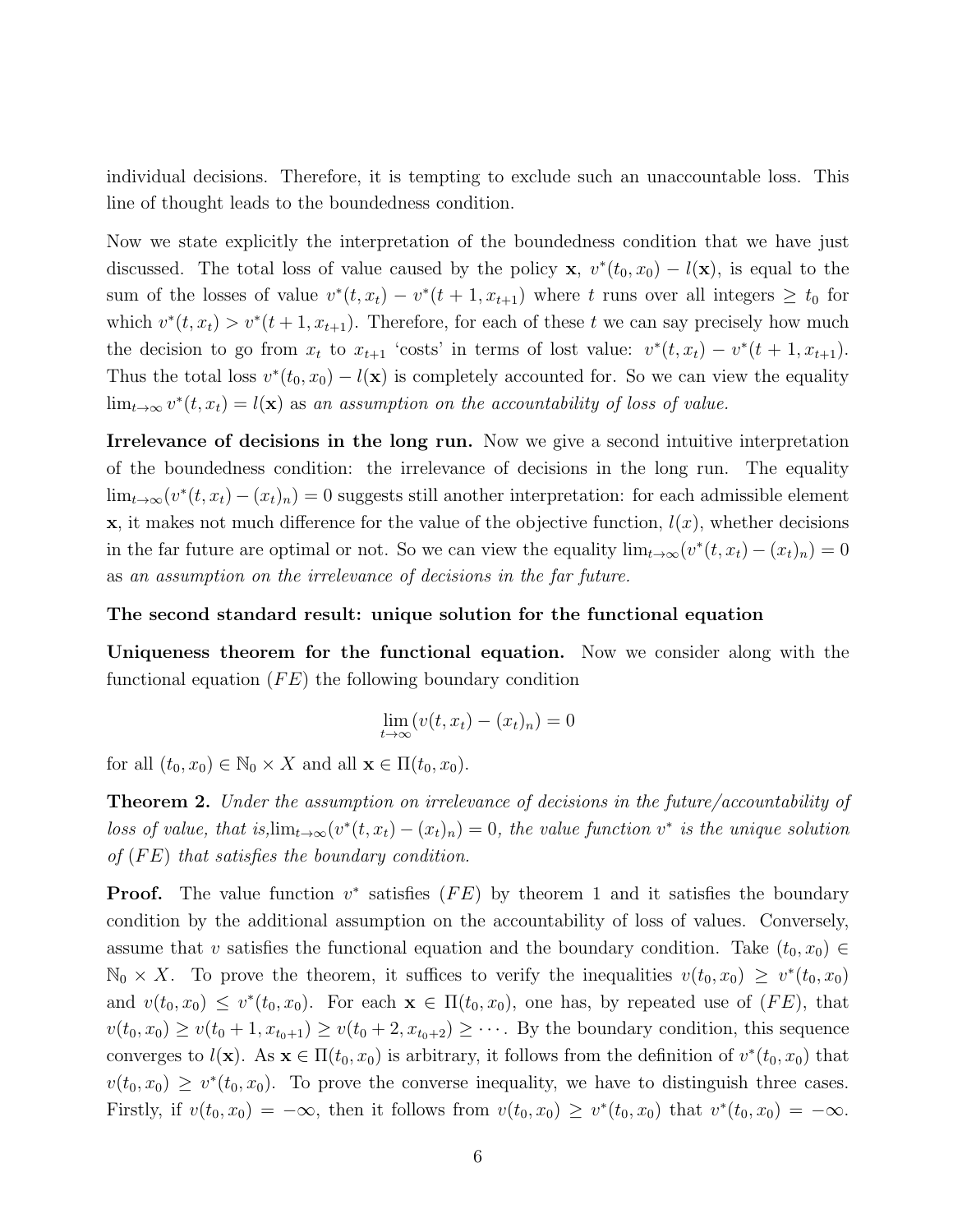Secondly, consider the case that  $v(t_0, x_0)$  is finite. Then, again by repeated use of  $(FE)$  there exists for each  $\varepsilon > 0$  an element  $\mathbf{x} \in \Pi(t_0, x_0)$  for which  $v(t_0, x_0) \le v(t_0 + 1, x_{t_0+1}) + \frac{1}{2}\varepsilon \le$  $(v(t_0+2, x_{t_0+2})+\frac{1}{4}\varepsilon)+\frac{1}{2}\varepsilon \leq \cdots$ . By the boundary condition, this sequence converges to  $l(\mathbf{x}) + \varepsilon$ . This implies, by  $l(\mathbf{x}) \leq v^*(t_0, x_0)$ , that  $v(t_0, x_0) \leq v^*(t_0, x_0) + \varepsilon$ . As  $\varepsilon > 0$  is arbitrary, it follows that  $v(t_0, x_0) \leq v^*(t_0, x_0)$ . Thirdly, consider the case that  $v(t_0, x_0) = \infty$ . Choose  $k \in \mathbb{N}_0$  and choose recursively  $x_i \in X, 1 \leq i \leq k$  such that  $x_i \in \Gamma(x_{i-1})$  for  $1 \leq i \leq k$  and  $v(t_i, x_i) = \infty$  for  $1 \le i \le k$  and  $v(k+1, x_{k+1})$  is finite for each  $x_{k+1} \in \Gamma_k(x_k)$ . This is possible, otherwise one would get a contradiction with the boundary condition. Indeed, the equality  $\lim_{t\to\infty}(v(t,x_t)-(x_t)_n)=0$  implies that there exists  $\bar{t}\geq t_0$  such that  $v(t,x_t)$  is finite for all  $t \geq \overline{t}$ . There exists, by  $v(k, x_k) = \infty$  and  $(FE)$ , for each  $N > 0$  an element  $x_{k+1} \in \Gamma_k(x_k)$  such that  $v(k+1, x_{k+1}) \geq N$ . As  $v(k+1, x_{k+1})$  is finite, we have  $v(k+1, x_{k+1}) = v^*(k+1, x_{k+1})$  by what we have proved above. So  $v^*(k+1, x_{k+1}) \geq N$  and so, by the corollary,  $v^*(t_0, x_0) \geq N$ . As  $N > 0$  is arbitrary,  $v^*(t_0, x_0) = \infty$ , as required.

### Third and fourth standard result: characterization of optimal policies

Now we give a characterization of optimal solutions; this corresponds to the third and fourth standard result.

Proposition. Under the assumption on irrelevance of decisions in the future/accountability of loss of values, an admissible element of problem  $(P_{t_0,x_0})$  is optimal if and only if the sequence  ${v^*(t, x_t)}_{t=0}^{\infty}$  is constant.

**Proof.** Assume that the sequence  $\{v^*(t, x_t)\}_{t=0}^{\infty}$  is constant. Then  $v^*(t_0, x_0) = (v^*(t, x_t) (x_t)_n+(x_t)_n$  for all  $t \in \mathbb{N}_0$ . Taking the limit  $t \to \infty$  and using the assumption on accountability of loss of values, we get  $v^*(t_0, x_0) = l(\mathbf{x})$ , that is, **x** is optimal.

Remark. One can replace the assumption in the proposition by the weaker one that

$$
\limsup_{t \to \infty} (v^*(t, x_t) - (x_t)_n) = 0
$$

for each  $(t_0, x_0) \in \mathbb{N}_0 \times X$  and each  $\mathbf{x} \in \Pi(t_0, x_0)$ . The proof remains the same up to a small adjustment: now one gets  $v^*(t_0, x_0) \leq l(\mathbf{x})$ . As the admissible x is admissible, the inverse inequality holds as well, and so one has  $v^*(t_0, x_0) = l(\mathbf{x})$ .